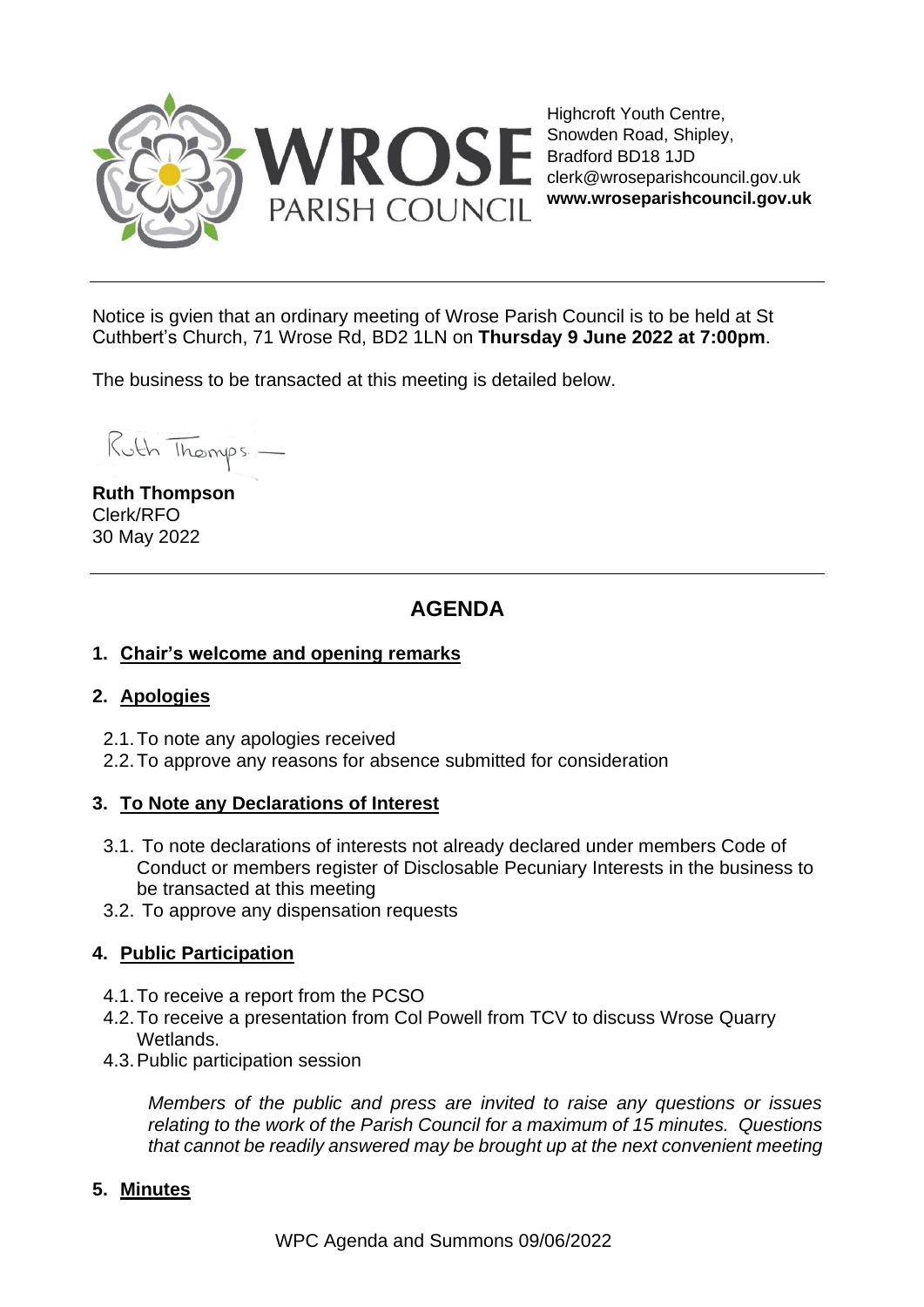- 5.1. To approve the minutes of the Annual Parish Meeting of Wrose Parish Council held on 12 May 2022, as a true ad accurate record of that meeting
- 5.2.To approve the minutes of the Annal Meeting of Wrose Parish Council held on 12 May 2022, as a true and accurate record of that meeting
- 5.3.To approve minutes of the ordinary meeting of Wrose Parish Council held on 12 May 2022, as a true and accurate record of that meeting

# **6. Planning**

6.1.To consider planning applications received.

| Reference                                  | <b>Address</b>                                                         | <b>Description</b>                                                |  |
|--------------------------------------------|------------------------------------------------------------------------|-------------------------------------------------------------------|--|
| 22/02360/HOU                               | Grid Ref: 416276 436541 Location:<br>58 Brookwater Drive Bradford West | Proposal: Construction of two<br>storey rear extension and garage |  |
| Submit representations by 17<br>June 2022. | Yorkshire BD18 1PY                                                     | conversion. Front and rear dormer<br>windows.                     |  |

#### 6.2. To consider any other planning related issues

6.3.To consider any planning enforcement issues

### **7. Wrose Parish Council**

- 7.1.To consider applications from eligible candidates for the Wrose Parish councillor vacancy
- 7.2.To complete and approve the Annual Governance Statement
- 7.3.To consider, approve and sign Section 2, the accounting statements of the AGAR
- 7.4.To consider a statement explaining variations from the previous year on Section 2, in the accounting statements of the AGAR
- 7.5.To consider the bank reconciliation to be submitted to support section 2 of the AGAR
- 7.6.To consider the statement to be published for any No responses shown on Section 1 of the Annual Governance Statement
- 7.7.To agree the dates for public inspection of financial records
- 7.8.To consider the updated Asset Register
- 7.9.To consider the approach to the disposal of the old laptop formally in the possession of councillor Jessop
- 7.10. To receive an update from Cllr Ross-Shaw on the cost of a new website from the existing supplier
- 7.11. To receive an update from the Clerk on the move to internet banking
- 7.12. To note additional hours undertaken by the Clerk in April and May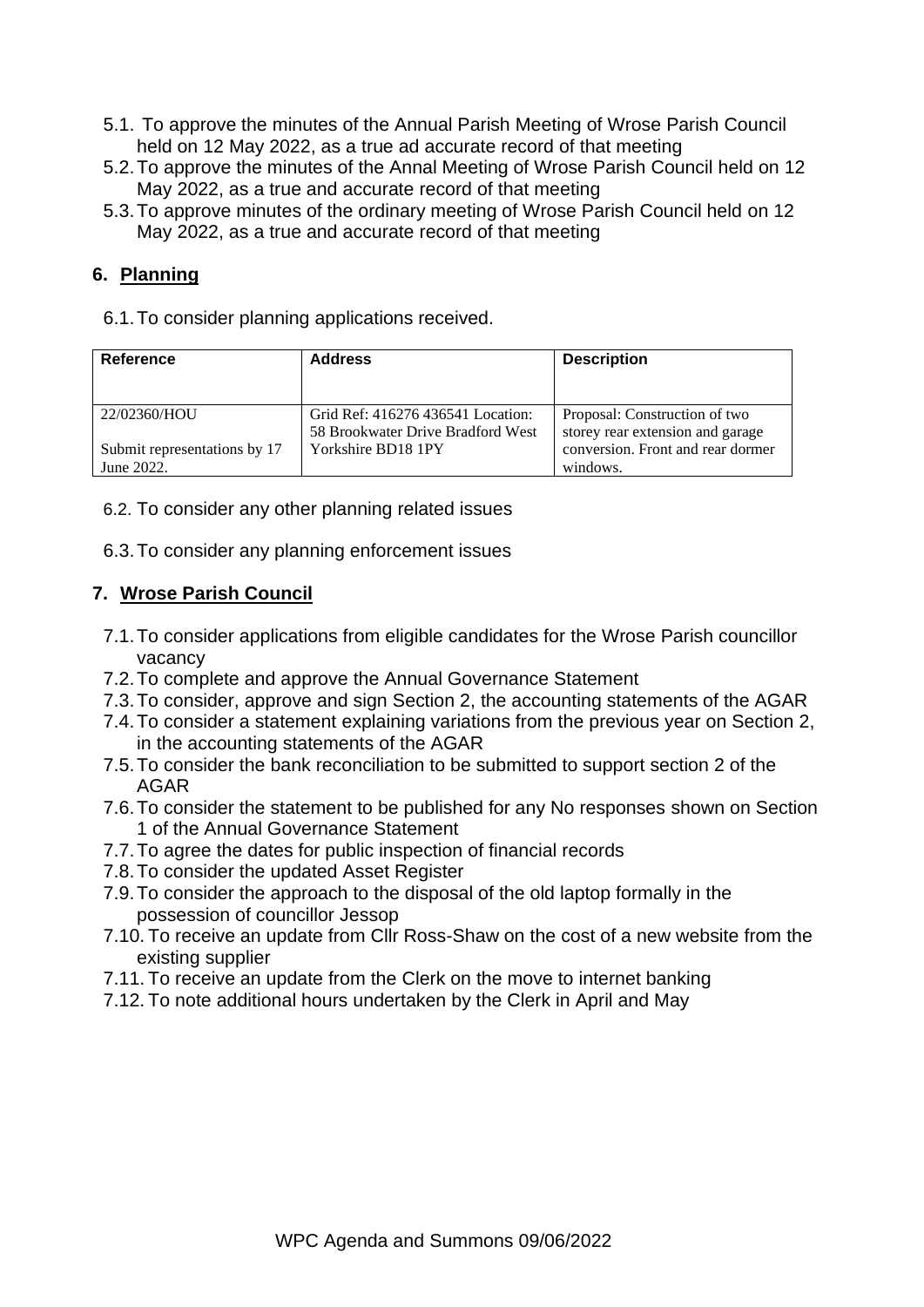# **8. Finance**

8.1.To receive and approve the schedule of payments for June 2022 as listed below:

| Payee:                                      | <b>Description of goods/services:</b>                                             | <b>VAT</b> | <b>Total</b><br>Value:               |
|---------------------------------------------|-----------------------------------------------------------------------------------|------------|--------------------------------------|
| <b>BMDC</b>                                 | <b>Festival lights</b>                                                            | £1000      | £6000                                |
| <b>Ruth Thompson</b>                        | Printer<br><b>Envelopes</b><br>Postage                                            | £24.99     | £149.98<br>£1.25<br>£8.53<br>£159.76 |
| Information<br><b>Commissioner's Office</b> | Payment of registration fee (Setting up<br>of direct debit has not been possible) |            | £40                                  |

8.2. To note May direct debits and automatic payments

| Payee:             | <b>Description of goods/services:</b> | Vat   | Total   |
|--------------------|---------------------------------------|-------|---------|
| <b>HSBC</b>        | <b>Bank Charges</b>                   |       | £9      |
| <b>BG Business</b> | All Alone Road - Street Lighting      | £1.03 | £21.74  |
| <b>BMDC</b>        | Payroll charge - March                |       | £654.96 |

# 8.3. To note payments approved by the Platinum Jubilee Working Group

| Payee:                                      | <b>Description of goods/services:</b>                                       | <b>VAT</b> | <b>Total</b><br>Value: |
|---------------------------------------------|-----------------------------------------------------------------------------|------------|------------------------|
| <b>National Film Archive</b><br>Paid in May | Jubilee Film                                                                | £15.93     | £95.00                 |
| Alex Ross-Shaw<br>To be reimbursed          | High Viz Jackets<br><b>Supplied by Elite Industrial Supplies</b><br>-imited | £7.58      | £67.50                 |

8.4. To note reissue of payment due to non-payment of cheque by HSBC and to consider whether to stop the original cheque issued.

| Payee:                | Description of goods/services:                             | <b>VAT</b> | <b>Total</b><br>Value: |
|-----------------------|------------------------------------------------------------|------------|------------------------|
| <b>Wrose Carnival</b> | For the provision of public entertainment                  |            | £2000                  |
|                       | Replacement for cheque number 100639<br>issued in May 2022 |            |                        |